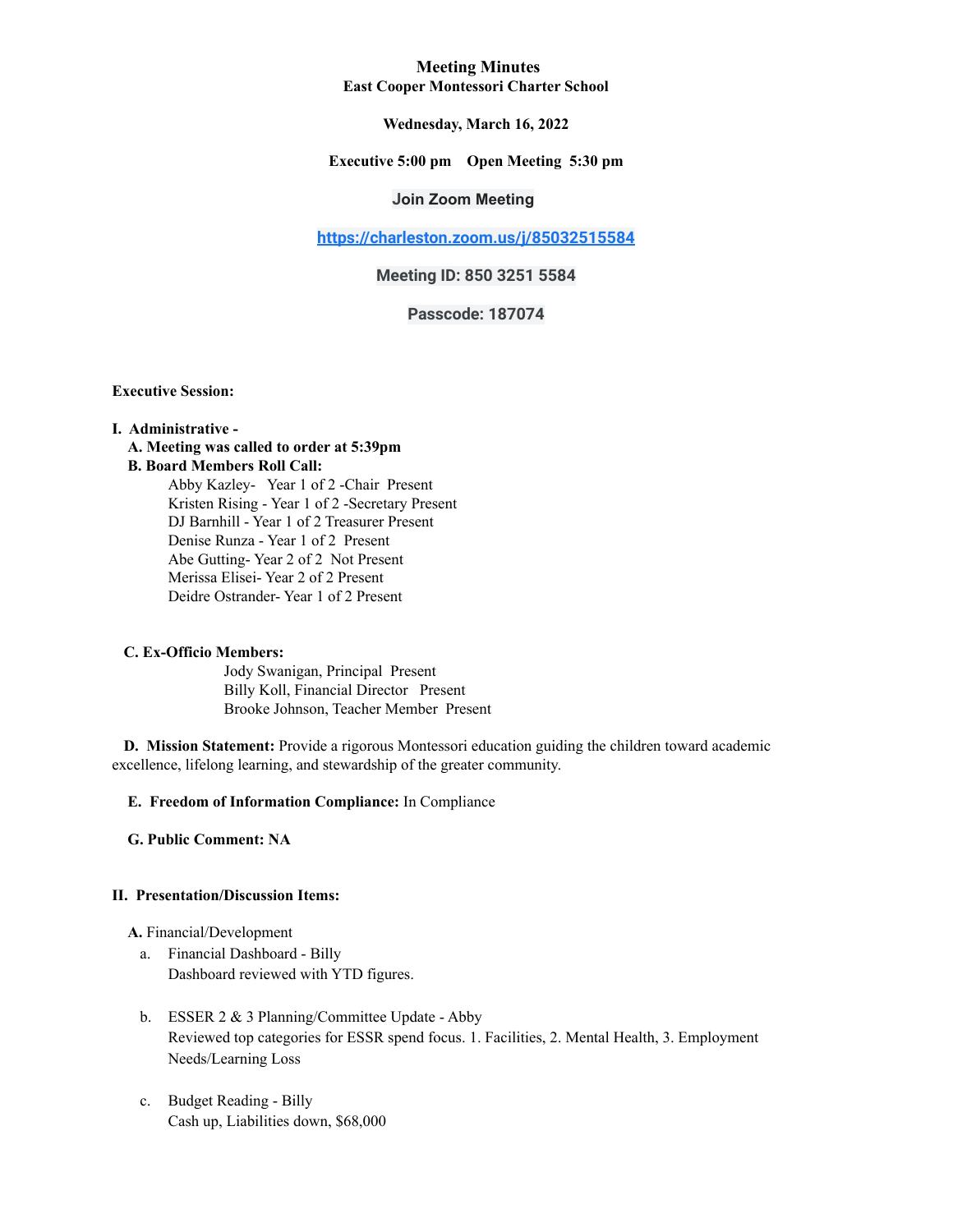- d. Annual Fund/Read-a-Thon/Dance/Movie Night Jody Annual Fund: \$74,922. Read-A-Thon: \$11,900, Dance: \$1,339
- e. Auction Planning Deirdre April 22, Oyster Point. Coastal Crust, Band… 6:30-10pm. Finish the playground! 2022 Goal \$30K
- **B.** Educational Program:
	- a. Principal Presentation See presentation on Google Drive

**C.** Administration/HR

a. New Hires - Jody Art: Alana Vest Counselor: Jordan Bates

**D.** Community & Public Relations

a. Recognitions and awards - Blue Ribbon School - Abe

### **E.** Facilities:

- a. Driveway Billy/Jody Summer project.
- b. Carpet/furniture/nurses clinic cabinetry reallocation Billy/Jody Reviewed cost of the carpet insets for classroom/tech rooms… move budget \$ from conference/training travel to cover expenses
- c. Air quality initiative Billy HVAC to be covered through ESSR 2/3
- d. Playground Billy/Jody New layout to be reviewed

### Action Items:

**Contracts** Motion to approve new hires- approved.

Budget Approval Motion to approve budget- approved.

Carpet Budget Adjustment Motion to approve budget revisions- approved.